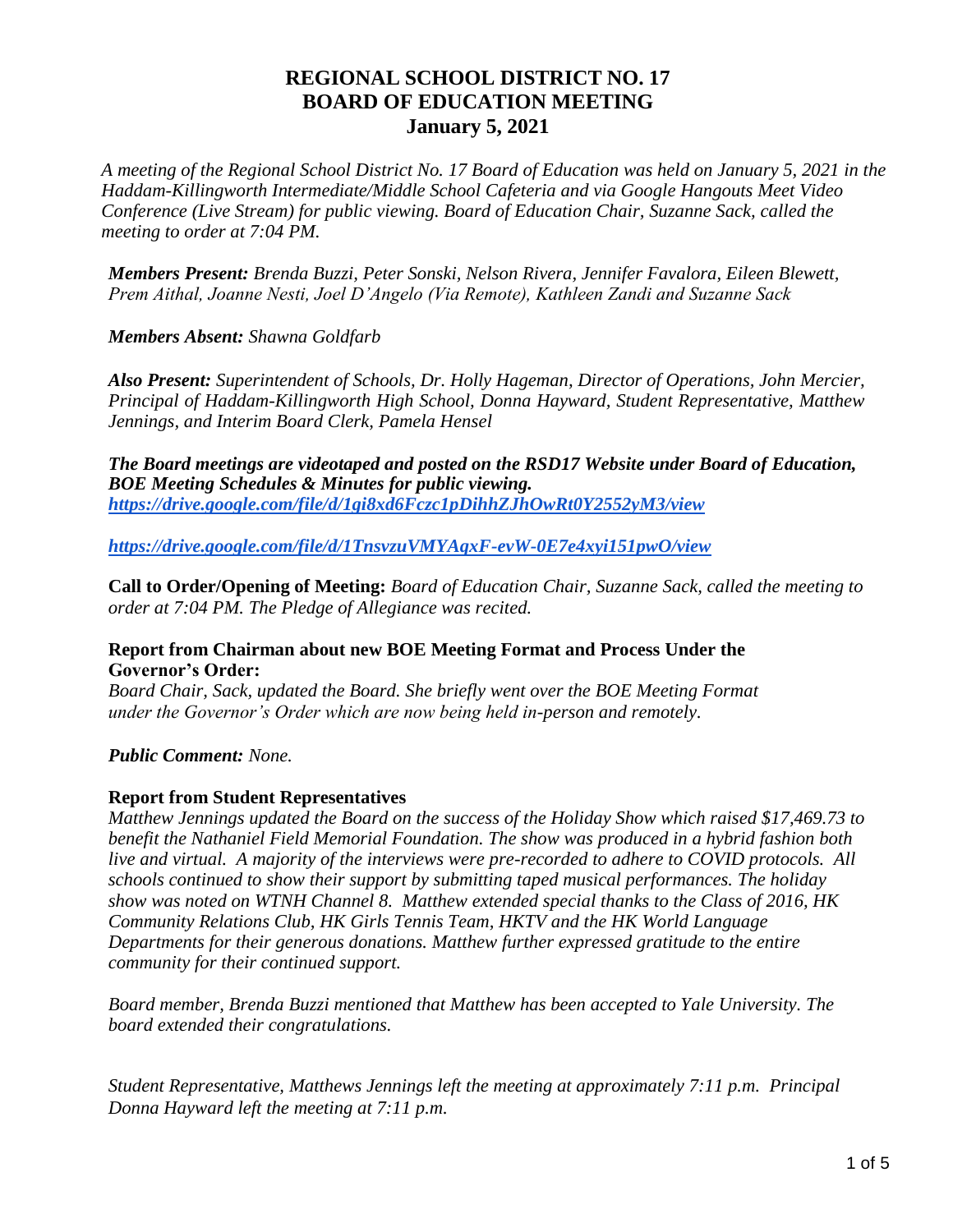*Brenda Buzzi MOVED and Kathy Zandi SECONDED a motion to add item 6 A. Superintendent Update on Schools by the Superintendent to the agenda.*

*There was unanimous Consent from all Board Members*

#### **Board Committee Reports**

**A. Facilities Subcommittee –** *Peter Sonski updated the Board on the completion of the Field House. The floor is done, the bleachers restored and the inspections performed. Only a few small items remain outstanding. Suzanne suggested the Board invite the Public Building Committee members to attend a future board meeting so the Board can express their appreciation. The next Facilities meeting is scheduled for January 7th.*

- **B. Finance Subcommittee –** *No Report***,** *Eileen Blewett stated the committee is meeting on Thursday, January 7th .*
- **C. Policy Subcommittee –** *Joanne Nesti reported the committee met on December 15th and continued the discussion of the Tuition policy and the Electronic Participation Policy. At the next BOE meeting on 1/19/21 the committee would like to distribute the Conflict of Interest form for board members to complete. Joanne added that she would like to finalize the BOE handbook. She noted that the committee had removed some attorney language from the handbook that was noted in the Board Bylaws and believes the language should be added back in.*
- **D. Communications Subcommittee –** *Jennifer Favalora reported there was no meeting in December.*

#### **E. Personnel and Evaluation Subcommittee**

*Board Chair, Sack, updated the Board. She noted the committee is busy with union negotiations for two unions.* 

#### **F. Strategic Planning Subcommittee**

*Prem Aithal reported he had no update. The Vision of the Graduate (VOG) steering committee meets tomorrow.*

#### **Board Liaison Reports**

### **A. Healthy Communities – Healthy Kids Council**

*Jennifer Favalora reported the group is working on the HKYFS budget,*

### **B. LEARN**

*Jennifer Favalora updated the Board. Jennifer reported that Patrice McCarthy, Deputy Director and General Council from CABE came to speak about the legislative session. Meetings will be held virtually which means there can be more public awareness and input. The Bi-Annual budget is on the docket, and CABE's priorities are: school funding efforts, removing the cap on ECS grants and supporting diversity, equity and inclusion. LEARN's priorities are to increase Magnet School funding and teacher recruitment efforts. In addition, CABE noted that there are efforts to have the religious exemption removed from vaccination requirements.*

**C. Park & Recreation** 

*No Report.*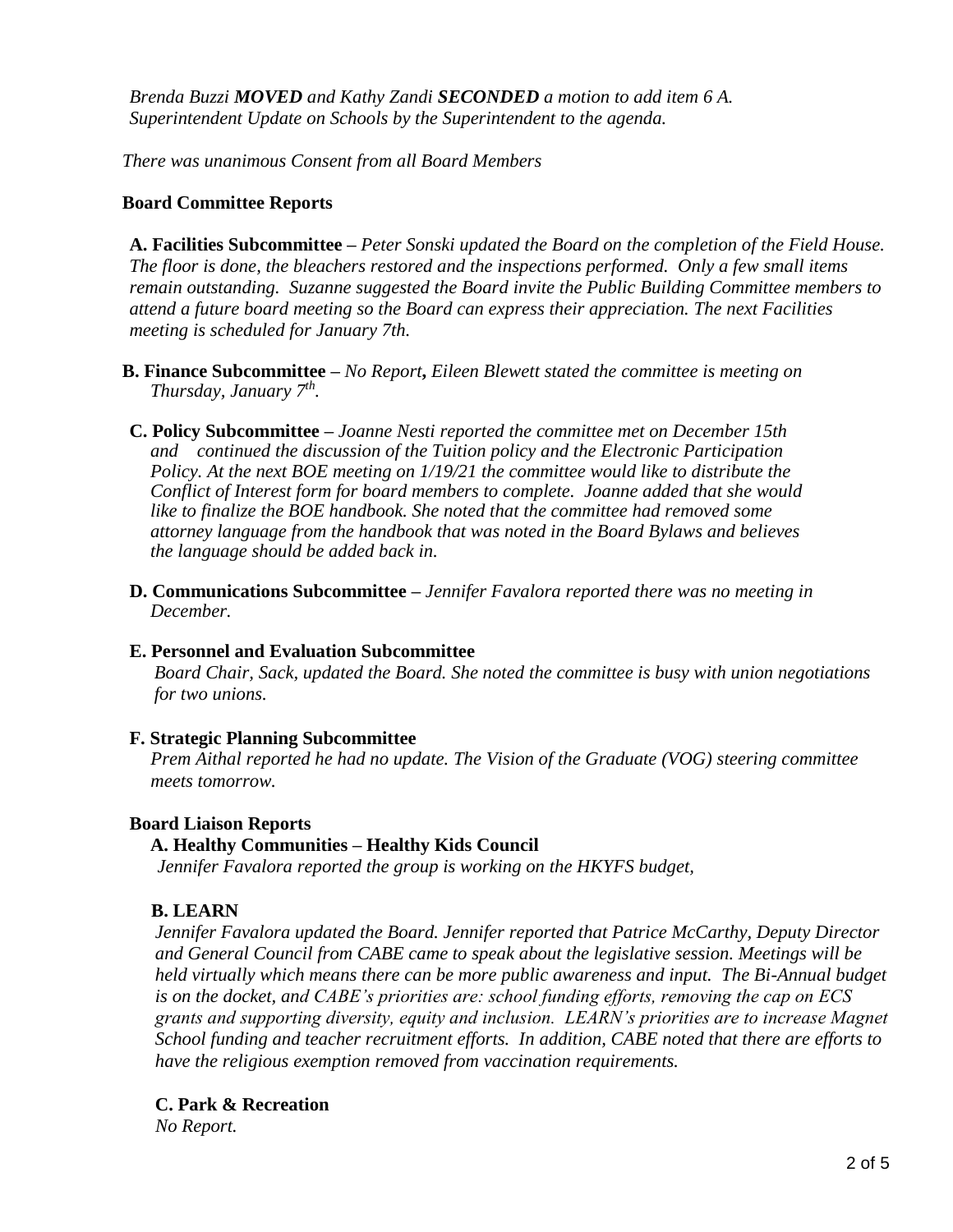## **D. Haddam Board of Selectmen**

*Jennifer Favalora noted that the Swing Bridge between Haddam and East Haddam will undergo a 2-year construction project beginning in the spring of 2022. This will likely affect transportation for our students. The town is keeping a close eye on January taxes and lastly they are requesting all departments submit their budgets with zero increases.*

## **E. Killingworth Board of Selectmen**

*Kathy Zandi reported Killingworth rescheduled their meeting the day before and Kathy was unable to attend.*

## **6 A. Update on School Model/Operations During the COVID-19 Pandemic**

*Superintendent Hageman updated the Board. She noted that we continue to maintain our K-8 in person operations with a couple of brief closures due to quarantining. The High School remains in the current hybrid mode and has had no closures. Superintendent Hageman noted that we are among a small number of districts in the state operating full in person classes. The community continues to report to us any COVID cases appropriately.*

*Vaccine distribution update* **–** *Superintendent Hageman stated there was a meeting today with the CT advisory group to consider the national recommendation that educators be in group 1B. It is unknown at this time if that will be adopted or when those vaccines will be available to that group. Hageman noted that she believes that this is still many months away.*

*Proposal – Superintendent Hageman reported that these first four months of school have been exceptionally challenging for both teaching and learning. We have relied heavily on technology and have not made any major adjustments for our educators during this time. Hageman proposed adding 6 early release days to this year's school calendar, one in February, two in March, one in April and two in May. On these days' students would be released on a regular early dismissal schedule and teachers and paraprofessionals would use the time to plan and collaborate. During this pandemic staff continues to adapt to challenging circumstances and we must consider the best ways to support and sustain their efforts. This investment in sustainability is in the best interest of our students.*

*Board members shared their gratitude to teachers, students, parents and the Superintendent for getting us this far in person with love and care.*

*Peter Sonski MOVED and Eileen Blewett SECONDED a motion to add to the agenda item 6 B. A revision to the 2020-2021 School Calendar adding 6 early release days.*

*Motion passed unanimously by a show of hands from all Board Members.*

*Brenda Buzzi MOVED and Eileen Blewett SECONDED a motion to approve adding 6 six early release days to the 2020-2021 School Calendar.*

*Motion passed unanimously 10-0-0 by the following Votes:*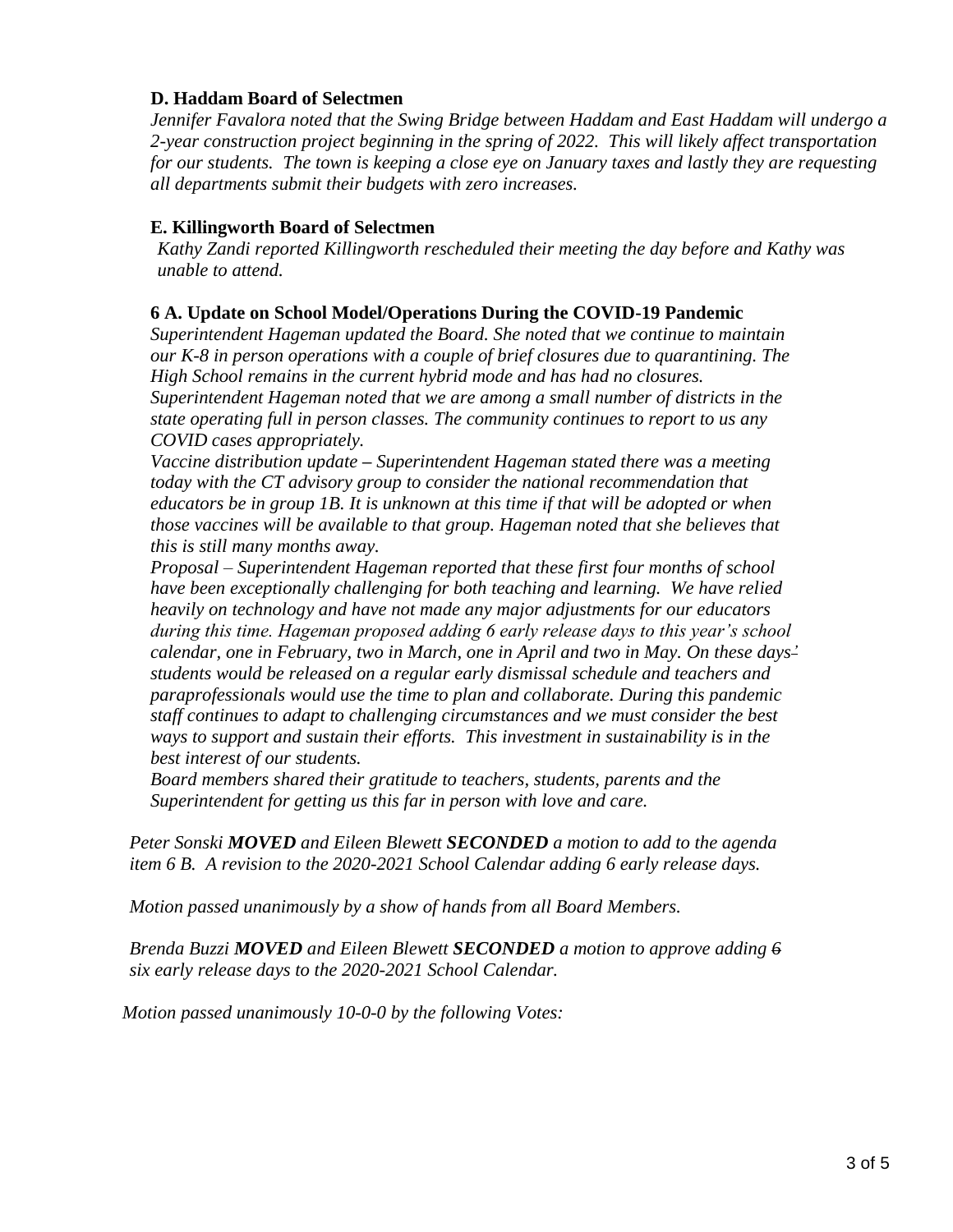| Kathleen Zandi YES $\sqrt{NO}$ A                |  | Shawna Goldfarb Absent                                         |  |  |
|-------------------------------------------------|--|----------------------------------------------------------------|--|--|
| Peter Sonski YES $\sqrt{NO}$ A                  |  | Jennifer Favalora YES $\sqrt{NO}$ A                            |  |  |
| Dr. Nelson Rivera YES $\sqrt{NO_{max} A_{max}}$ |  | Joel D'Angelo YES $\sqrt{NO_A}$ $A$                            |  |  |
| Eileen Blewett YES $\sqrt{NO}$ A                |  | Brenda Buzzi YES $\sqrt{NO}$ A                                 |  |  |
|                                                 |  | Joanne Nesti YES $\sqrt{NO}$ A Prem Aithal YES $\sqrt{NO}$ A R |  |  |
|                                                 |  | Suzanne Sack YES $\sqrt{NO A}$                                 |  |  |

*Joanne Nesti MOVED and Prem Aithal SECONDED a motion to move agenda item 7A. to after Consent agenda item 8.*

*Motion passed unanimously by a show of hands from all Board Members.*

#### **Old Business:**

### **7 B. Second Read School Calendars 2021-2022 and 2022-2023**

*Prem Aithal MOVED and Nelson Rivera SECONDED a motion to accept the changes to the 2021-2022 and 2022-2023 school calendars as recommended.*

*Motion passed unanimously 10-0-0 by the following Votes:* 

| Kathleen Zandi YES $\sqrt{NO}$ A      | Shawna Goldfarb Absent |                                       |
|---------------------------------------|------------------------|---------------------------------------|
| Peter Sonski YES $\sqrt{NO}$ A        |                        | Jennifer Favalora YES $\sqrt{NO_A_A}$ |
| Dr. Nelson Rivera YES $\sqrt{NO_A}$ A |                        | Joel D'Angelo YES $\sqrt{NO_A_A}$     |
| Eileen Blewett YES $\sqrt{NO}$ A      |                        | Brenda Buzzi YES $\sqrt{NO}$ A        |
| Joanne Nesti YES $\sqrt{NO}$ A        | <b>Prem Aithal</b>     | YES $\sqrt{NO A_{\_\_\_A}}$           |
|                                       |                        | Suzanne Sack YES $\sqrt{NO}$ A        |

**8. Consent Agenda -** *Chairman Sack reminded Board members that the consent agenda has been expanded to include minutes, statute driven policies and the personnel and enrollment reports.*

A**.** Approval of Minutes from the December 1, 2020, Board of Education Meeting B. Approval of Minutes from the December 15, 2020, Board of Education – Education Session Meeting

C. Personnel Report

D. Enrollment Report

E. 5000 Policy Series (first read)

*Items B. and E. were removed from the consent agenda for further discussion and clarification.*

*Joanne Nesti MOVED and Kathy Zandi SECONDED a motion to accept Items A, C, & D on the Consent Agenda as amended.*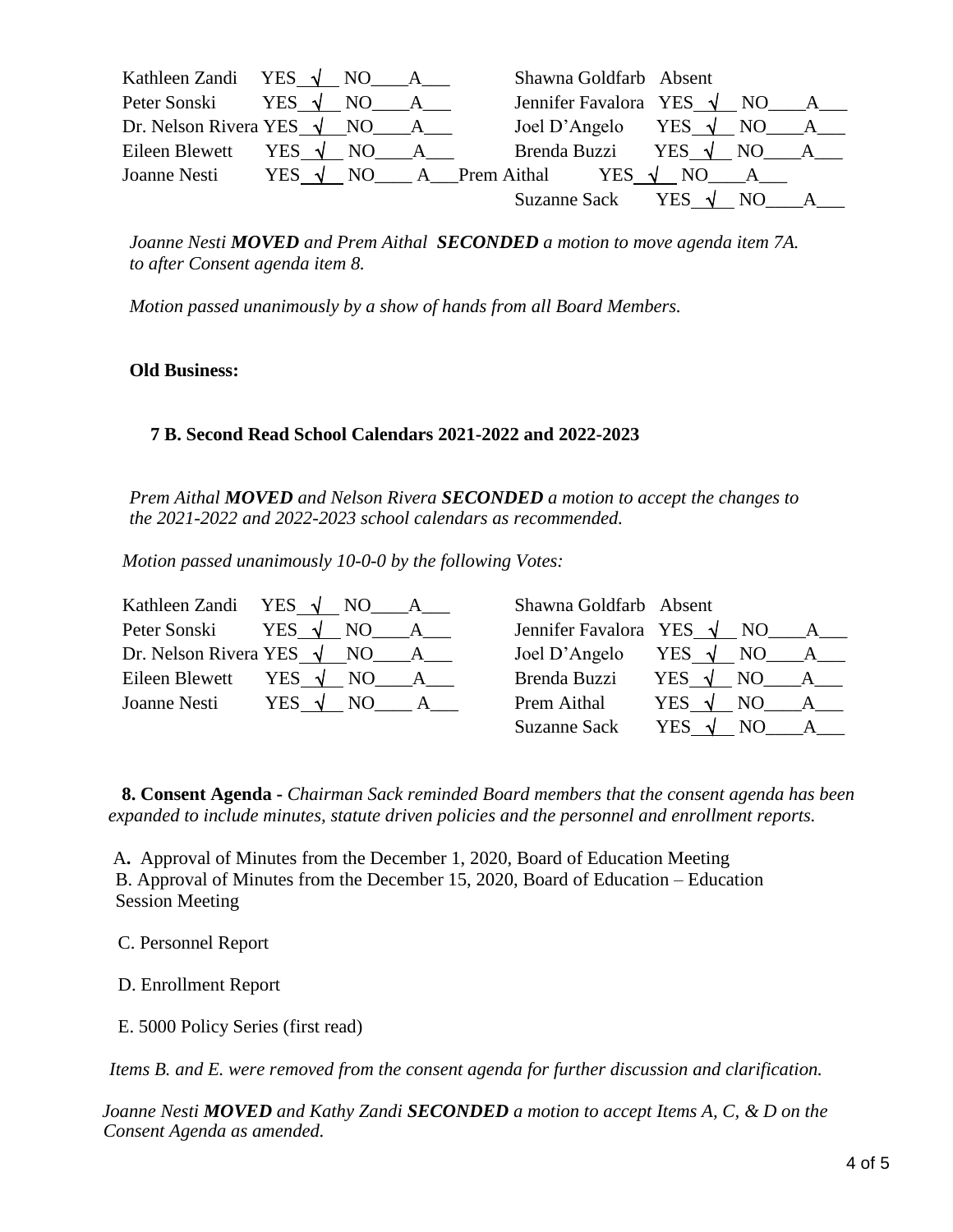*Motion passed unanimously by a show of hands. Joel D'Angelo left the meeting at 8:22 p.m.*

*Item 8 B. the minutes of December 15, 2020 will be resubmitted for approval at the second meeting in January.*

*Joel rejoined the meeting at 8:26 p.m.*

*Joanne Nesti MOVED and Eileen Blewett SECONDED a motion to accept Item E, the 5000 Series policies as a first read.* 

*Motion passed unanimously 10-0-0 by the following Votes:* 

| Kathleen Zandi YES $\sqrt{NQ}$ A      | Shawna Goldfarb Absent |                                     |
|---------------------------------------|------------------------|-------------------------------------|
| Peter Sonski YES $\sqrt{NO}$ A        |                        | Jennifer Favalora YES $\sqrt{NO}$ A |
| Dr. Nelson Rivera YES $\sqrt{NO_A}$ A |                        | Joel D'Angelo YES $\sqrt{NO_A}$ A   |
| Eileen Blewett YES $\sqrt{NO A}$ A    |                        | Brenda Buzzi YES $\sqrt{NO}$ A      |
| Joanne Nesti YES $\sqrt{NO}$ A        | <b>Prem Aithal</b>     | YES $\sqrt{NO}$ A                   |
|                                       | Suzanne Sack           | YES $\sqrt{NO}$ A                   |

## **7 A***.* **HKEA Contract Approval\***

*Board Chair, Sack, went through a summary of the HKEA agreement that was being proposed to the Board and answered questions from the Board.* 

*Eileen Blewett MOVED and Jennifer Favalora SECONDED a motion to go into executive session. Joel D'Angelo and Pamela Hensel left the meeting at 8:45 p.m.* 

*Executive Session began at 8:46 p.m.*

*The Board discussed the 2021-2024 HKEA Settlement Agreement*

*Executive Session ended at 9:20 p.m. Joel D'Angelo rejoined the meeting at 9:20 p.m.* 

*Board Chair, Sack, shared the differences in the proposed contract compared to the previous contract in terms of step movements and wage increases over the three years.*

*Nelson Rivera MOVED and Jennifer Favalora SECONDED a motion to approve the tentative HKEA settlement agreement as presented in the summary memo.* 

*Motion passed unanimously 7-0-3 by the following Votes:*